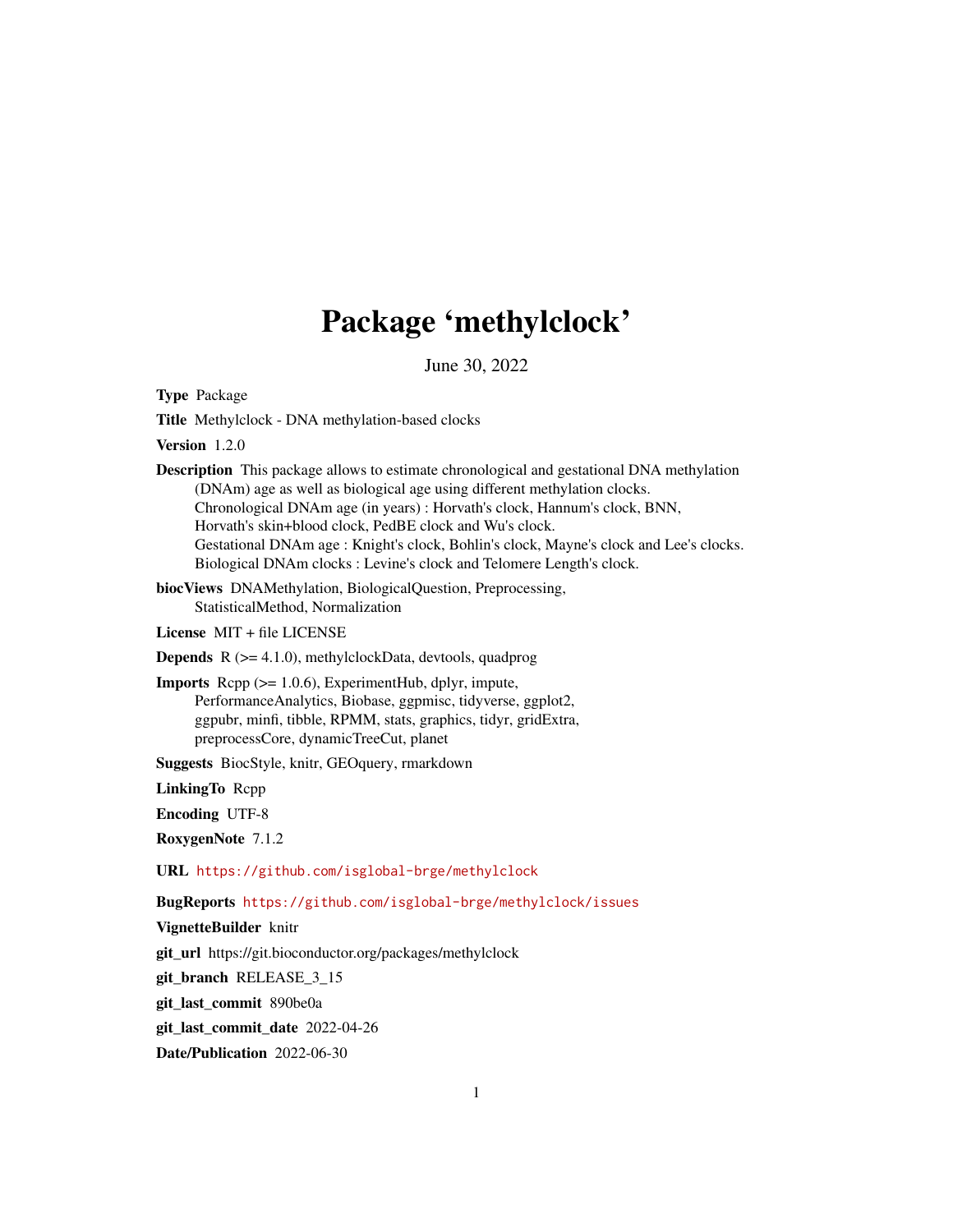```
Author Dolors Pelegri-Siso [aut, cre]
      (<https://orcid.org/0000-0002-5993-3003>),
     Juan R. Gonzalez [aut] (<https://orcid.org/0000-0003-3267-2146>)
```
Maintainer Dolors Pelegri-Siso <dolors.pelegri@isglobal.org>

## R topics documented:

| Index | 15 |
|-------|----|

| checkClocks | Check wheter input data contains the required CpGs for the imple- |
|-------------|-------------------------------------------------------------------|
|             | mented clocks.                                                    |

#### Description

Check wheter input data contains the required CpGs for the implemented clocks.

#### Usage

checkClocks(x, ...)

#### Arguments

| $\mathsf{x}$ | data.frame or tibble (Individual in columns, CpGs in rows, CpG names in first |
|--------------|-------------------------------------------------------------------------------|
|              | colum - i.e. Horvath's format), ExpressionSet or GenomicRatioSet. A matrix is |
|              | also possible having the CpG names in the rownames.                           |
| $\cdots$     | other parameters                                                              |

#### Details

To be supplied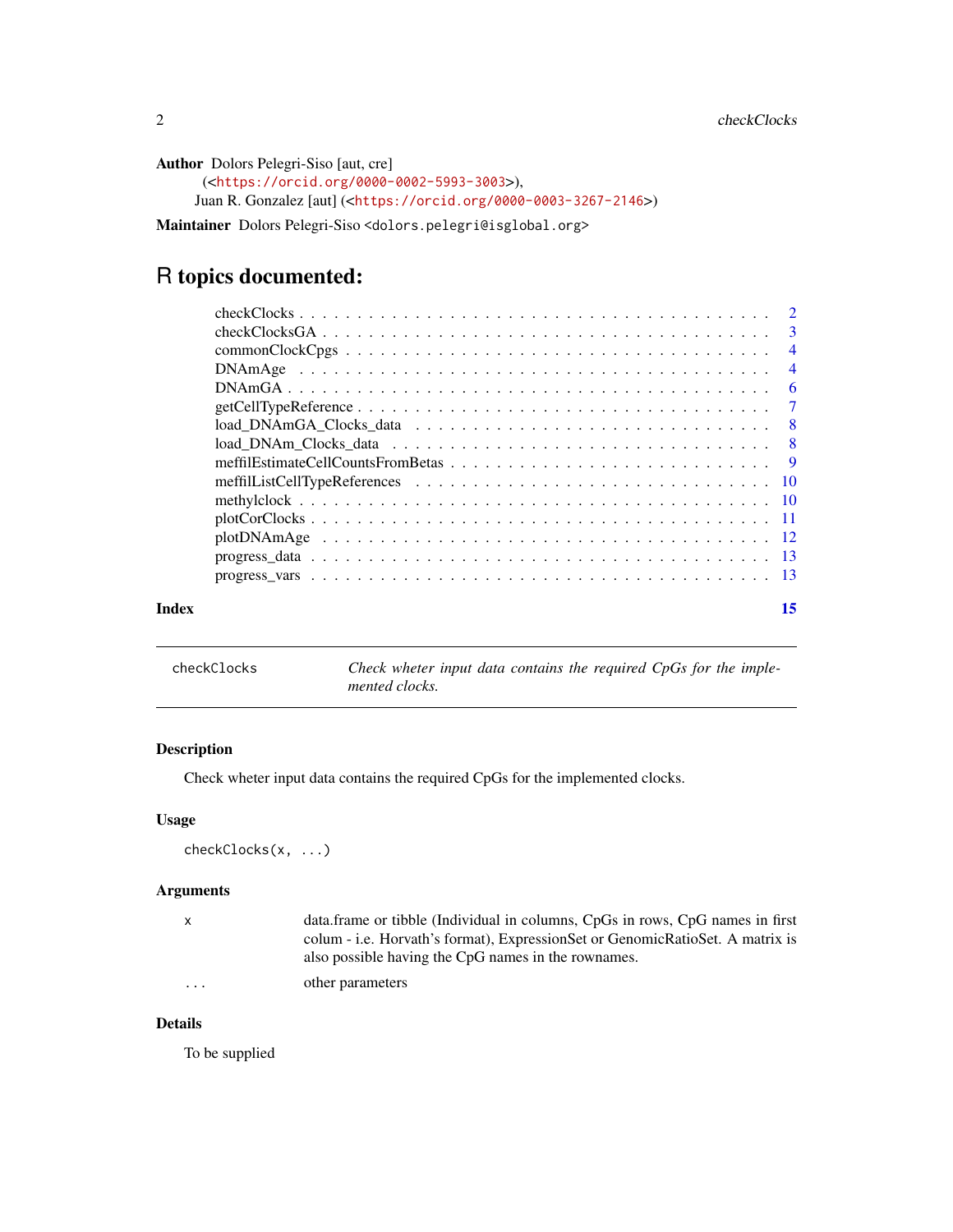#### <span id="page-2-0"></span>checkClocksGA 3

#### Value

a list with the different clocks when there are more than 80 the required CpGs

#### Examples

```
TestDataset <- get_TestDataset()
checkClocks(TestDataset)
```

| checkClocksGA | Check wheter input data contains the required CpGs for the imple- |  |  |  |  |  |
|---------------|-------------------------------------------------------------------|--|--|--|--|--|
|               | mented clocks for Gestational Age.                                |  |  |  |  |  |

#### Description

Check wheter input data contains the required CpGs for the implemented clocks for Gestational Age.

#### Usage

```
checkClocksGA(x, ...)
```
#### Arguments

|                         | data.frame or tibble (Individual in columns, CpGs in rows, CpG names in first<br>colum - i.e. Horvath's format), ExpressionSet or GenomicRatioSet. A matrix is |
|-------------------------|----------------------------------------------------------------------------------------------------------------------------------------------------------------|
|                         | also possible having the CpG names in the rownames.<br>other parameters                                                                                        |
| $\cdot$ $\cdot$ $\cdot$ |                                                                                                                                                                |

#### Details

To be supplied

#### Value

a list with the different GA clocks when there are more than 80

```
TestDataset <- get_TestDataset()
checkClocksGA(TestDataset)
```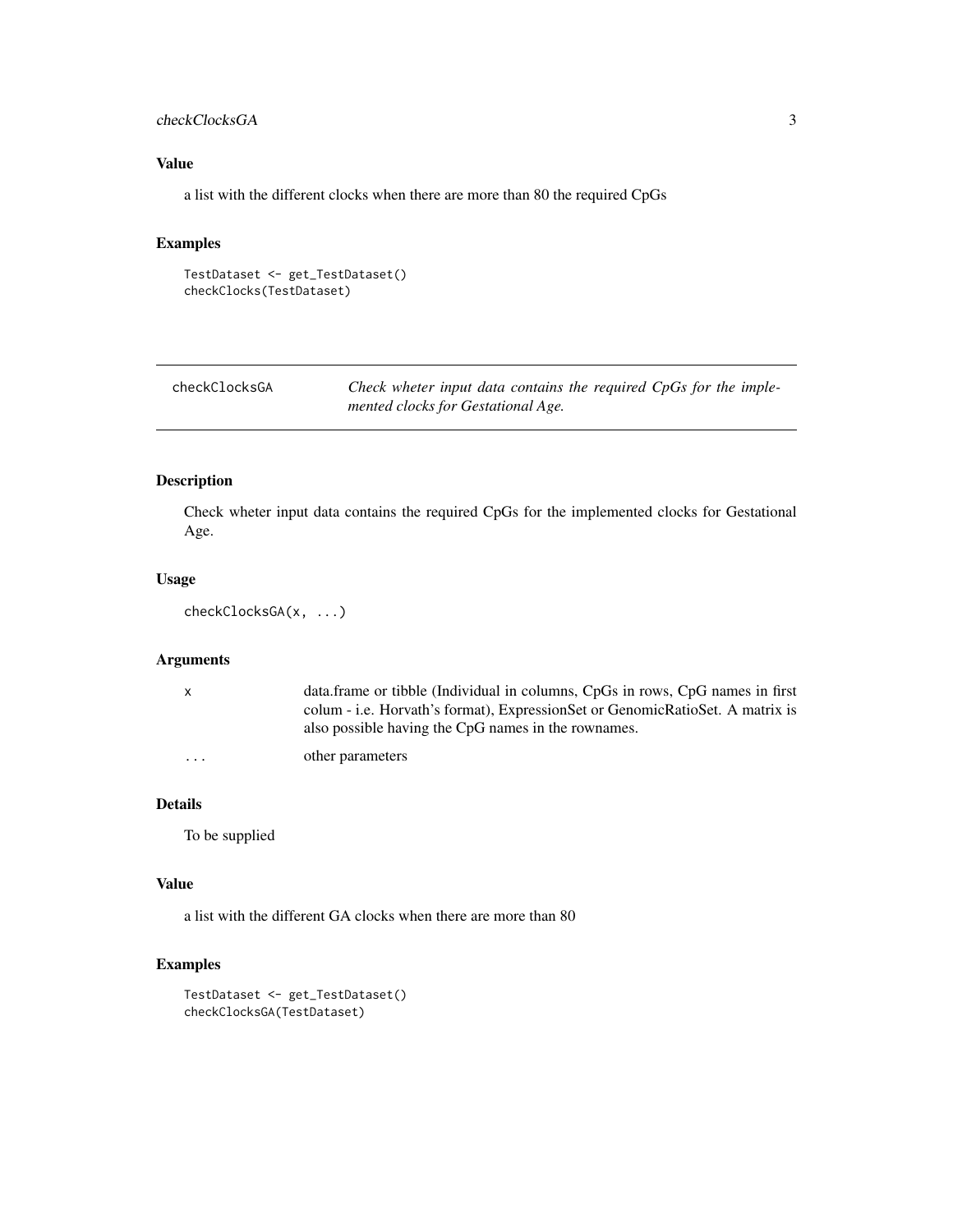<span id="page-3-0"></span>commonClockCpgs *Get common CpGs*

#### Description

Show the required CpGs contained on input data for the implemented clocks

#### Usage

```
commonClockCpgs(object, clock)
```
#### Arguments

| object | resulting object from checkClocks functions                                                                                                                               |
|--------|---------------------------------------------------------------------------------------------------------------------------------------------------------------------------|
| clock  | string with the implemented clock, possible values are: "Knight", "Bohlin",<br>"Mayne" and "Lee", "Horvath", "Hannum", "Levine", "skinHorvath", "PedBE",<br>"Wu" and "TL" |

#### Value

The common CpGs between input data and defined GA clock

#### Examples

```
TestDataset <- get_TestDataset()
cpgs.missing.GA <- checkClocksGA(TestDataset)
cpgs.missing <- checkClocks(TestDataset)
commonClockCpgs(cpgs.missing.GA, "Bohlin")
commonClockCpgs(cpgs.missing, "Hannum")
```
DNAmAge *DNAm age estimation using different DNA methylation clocks.*

#### Description

DNAm age estimation using different DNA methylation clocks.

#### Usage

```
DNAmAge(
 x,
 clocks = "all",toBetas = FALSE,
 fastImp = FALSE,normalize = FALSE,
 age,
```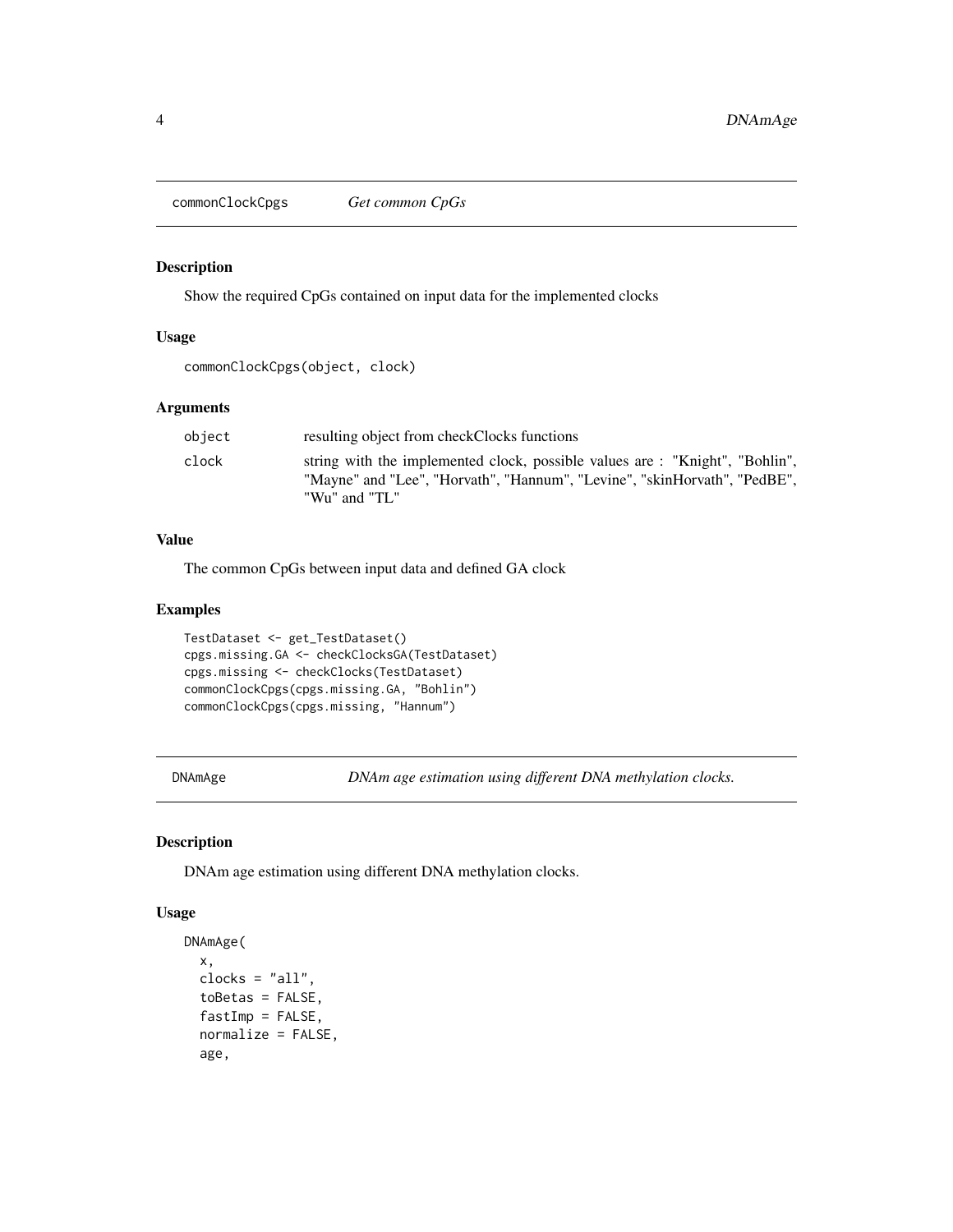#### DNAmAge 5

```
cell.count = TRUE,
 cell.count.reference = "blood gse35069 complete",
 min.perc = 0.8,
  ...
)
```
#### Arguments

| x                    | data.frame (Individual in columns, CpGs in rows, CpG names in first colum -<br>i.e. Horvath's format), matrix (individuals in columns and Cpgs in rows having<br>CpG names in the rownames), ExpressionSet or GenomicRatioSet. |
|----------------------|--------------------------------------------------------------------------------------------------------------------------------------------------------------------------------------------------------------------------------|
| clocks               | the methods used for estimating DNAmAge. Currrently "Horvath", "Hannum",<br>"Levine", "BNN", "skinHorvath", "PedBE", "Wu", "TL", "BLUP", "EN" and<br>"all" are available. Default is "all" and all clocks are estimated.       |
| toBetas              | Should data be transformed to beta values? Default is FALSE. If TRUE, it im-<br>plies data are M values.                                                                                                                       |
| fastImp              | Is fast imputation performed if necessary? (see details). Default is FALSE                                                                                                                                                     |
| normalize            | Is Horvath's normalization performed? By default is FALSE                                                                                                                                                                      |
| age                  | individual's chronological age.                                                                                                                                                                                                |
| cell.count           | Are cell counts estimated? Default is TRUE.                                                                                                                                                                                    |
| cell.count.reference |                                                                                                                                                                                                                                |
|                      | Used when 'cell.count' is TRUE. Default is "blood gse35069 complete". See<br>'meffil::meffil.list.cell.count.references()' for possible values.                                                                                |
| min.perc             | Indicates the minimum conicidence percentage required between CpGs in or<br>dataframee x and CpGs in clock coefficients to perform the calculation. If<br>min.prec is too low, the estimated gestational DNAm age can be poor  |
| .                    | Other arguments to be passed through impute package                                                                                                                                                                            |
|                      |                                                                                                                                                                                                                                |

#### Details

Imputation is performed when having missing data. Fast imputation is performed by ... what about imputing only when CpGs for the clock are missing?

#### Value

The estimated chronological and biological mDNA age

```
MethylationData <- get_MethylationDataExample()
age.example55 <- DNAmAge(MethylationData)
```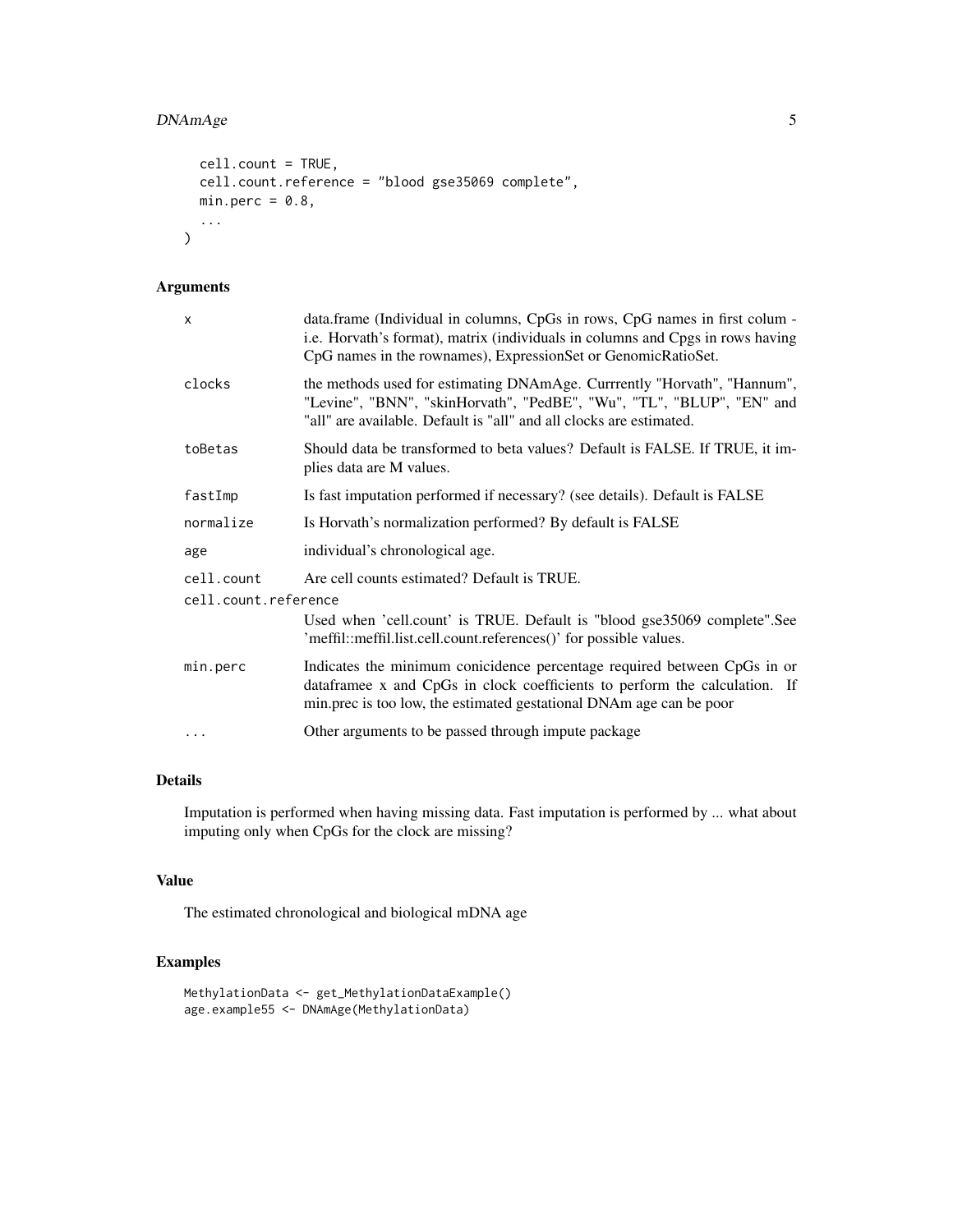<span id="page-5-0"></span>

Gestational DNAm age estimation using different DNA methylation clocks.

#### Usage

```
DNAmGA(
  x,
  toBetas = FALSE,
  fastImp = FALSE,
  normalize = FALSE,
  age,
  cell.count = TRUE,
  cell.count.reference = "andrews and bakulski cord blood",
 min.perc = 0.8,...
)
```
#### Arguments

| $\mathsf{x}$                       | data.frame (Individual in columns, CpGs in rows, CpG names in first colum -<br>i.e. Horvath's format), matrix (individuals in columns and Cpgs in rows having<br>CpG names in the rownames), ExpressionSet or GenomicRatioSet. |
|------------------------------------|--------------------------------------------------------------------------------------------------------------------------------------------------------------------------------------------------------------------------------|
| toBetas                            | Should data be transformed to beta values? Default is FALSE. If TRUE, it im-<br>plies data are M values.                                                                                                                       |
| fastImp                            | Is fast imputation performed if necessary? (see details). Default is FALSE                                                                                                                                                     |
| normalize                          | Is Horvath's normalization performed? By default is FALSE                                                                                                                                                                      |
| age                                | individual's chronological age. Required to compute gestational age difference<br>output                                                                                                                                       |
| cell.count<br>cell.count.reference | Are cell counts estimated? Default is TRUE.                                                                                                                                                                                    |
|                                    | Used when 'cell.count' is TRUE. Default is "blood gse35069 complete". See<br>'meffil::meffil.list.cell.count.references()' for possible values.                                                                                |
| min.perc                           | Indicates the minimum conicidence percentage required between CpGs in or<br>dataframee x and CpGs in clock coefficients to perform the calculation. If<br>min.prec is too low, the estimated gestational DNAm age can be poor  |
| $\cdots$                           | Other arguments to be passed through impute package                                                                                                                                                                            |

#### Details

Imputation is performed when having missing data. Fast imputation is performed by ... what about imputing only when CpGs for the clock are missing?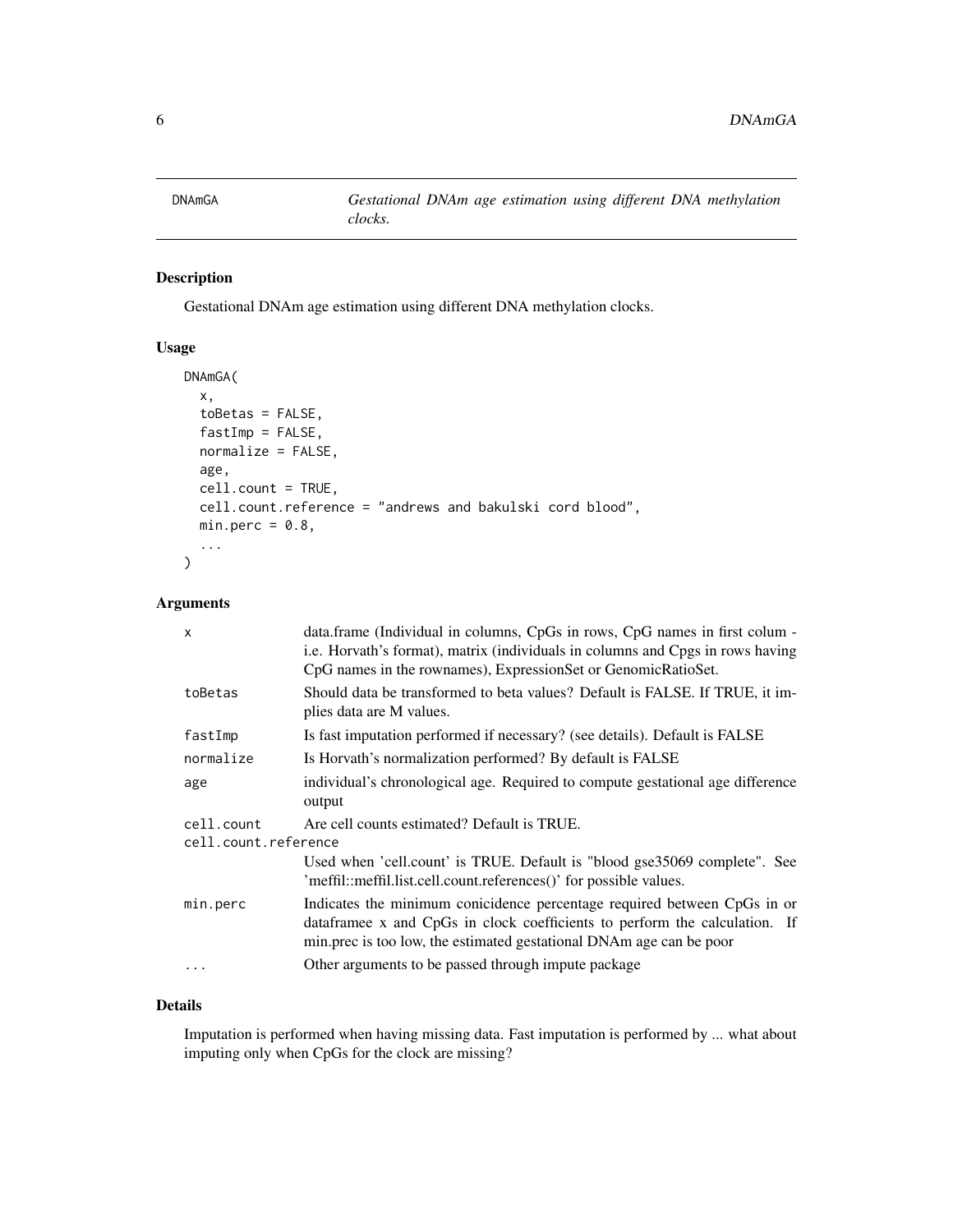#### <span id="page-6-0"></span>getCellTypeReference 7

#### Value

the estimated gestational DNAm age

#### Examples

```
TestDataset <- get_TestDataset()
TestDataset[1:5, ]
ga.test <- DNAmGA(TestDataset)
```
getCellTypeReference *Get cell type reference*

#### Description

Get cell type reference

#### Usage

getCellTypeReference(name)

#### Arguments

name, string with predefined datasets andrews and bakulski cord blood, blood gse35069, blood gse35069 chen, blood gse35069 complete, "combined cord blood", "cord blood gse68456", "gervin and lyle cord blood", "guintivano dlpfc" or "saliva gse48472"

#### Details

ORIGINAL AUTHOR: Matthew Suderman at githug : https://github.com/perishky/meffil The original meffilListCellTypeReferences and getCellTypeReference function from meffil v1.0.0

#### Value

name and reference.globals

#### Examples

name <- "andrews and bakulski cord blood" getCellTypeReference(name)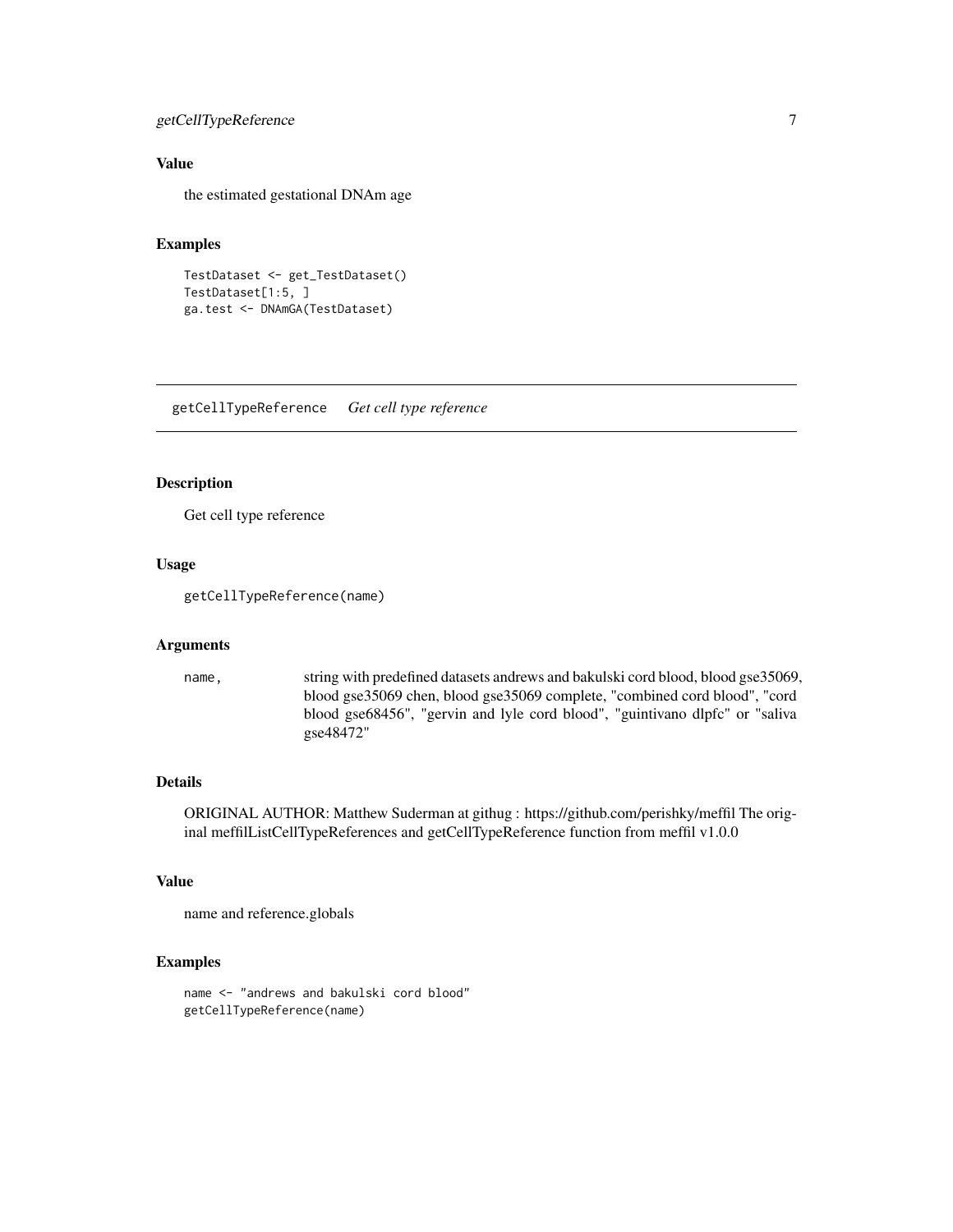<span id="page-7-0"></span>load\_DNAmGA\_Clocks\_data

*Loads DNAmGA clock data from methylclockData*

#### Description

Loads DNAmGA clock data from methylclockData

#### Usage

load\_DNAmGA\_Clocks\_data()

#### Value

void

#### Examples

load\_DNAm\_Clocks\_data()

load\_DNAm\_Clocks\_data *Loads DNAm clock data from methylclockData*

#### Description

Loads DNAm clock data from methylclockData

#### Usage

load\_DNAm\_Clocks\_data()

#### Value

void

#### Examples

load\_DNAm\_Clocks\_data()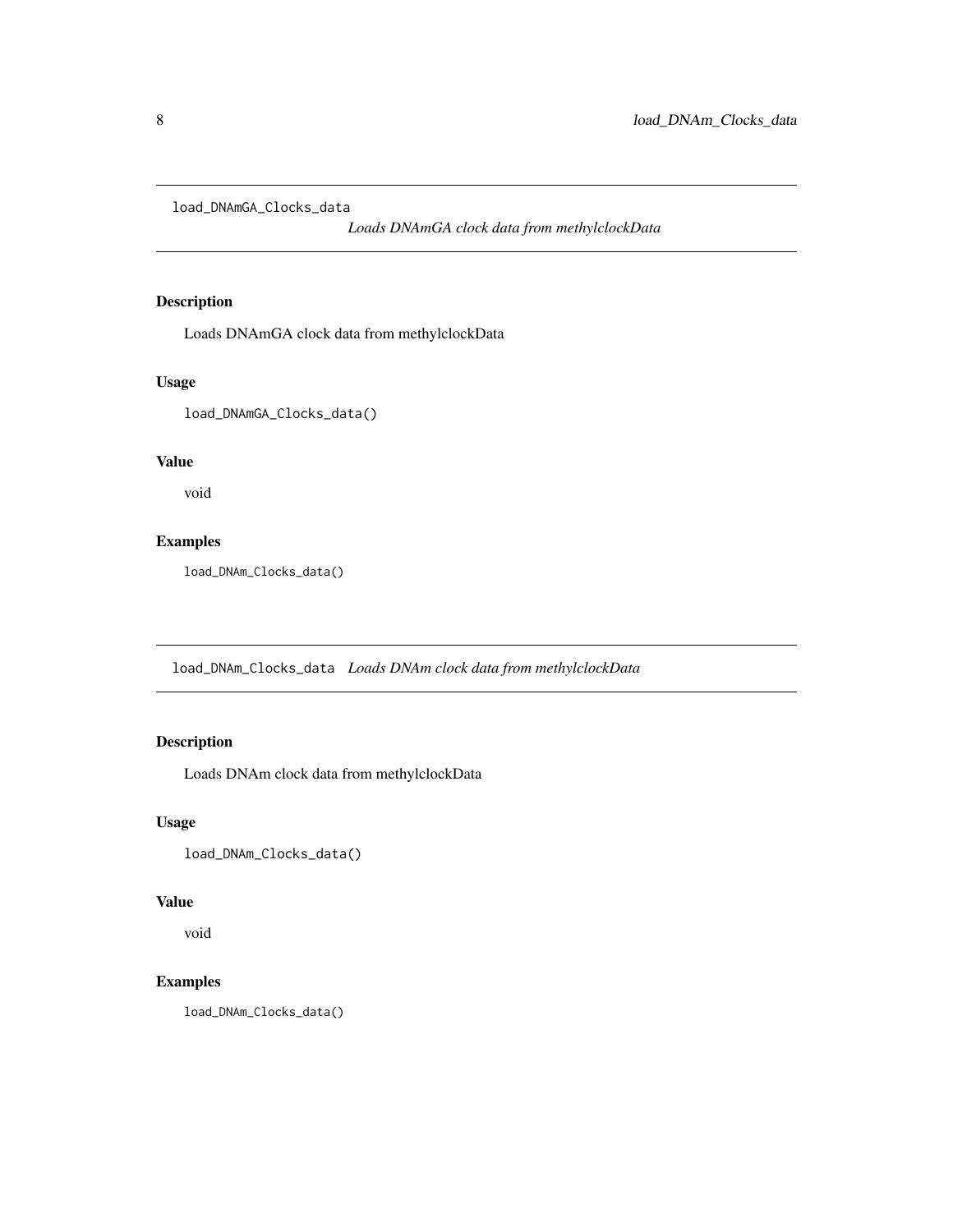<span id="page-8-0"></span>meffilEstimateCellCountsFromBetas

*Estimate cell counts for a beta matrix from a reference*

#### Description

Estimate cell type ratios from methylation profiles of purified cell populations (Infinium Human-Methylation450 BeadChip).

#### Usage

```
meffilEstimateCellCountsFromBetas(beta, cellTypeReference, verbose = FALSE)
```
#### Arguments

| beta              | Matrix of Illumina 450K methylation levels (rows = $CpG$ sites, columns = sub-<br>jects).                                                                                                            |
|-------------------|------------------------------------------------------------------------------------------------------------------------------------------------------------------------------------------------------|
| cellTypeReference |                                                                                                                                                                                                      |
|                   | Character string name of the cell type reference to use for estimating cell counts.<br>See meffillistCellTypeReferences() for a list of available references. New<br>references can be created using |
| verbose           | If TRUE, then status messages are printed during execution (Default: FALSE).                                                                                                                         |

#### Details

ORIGINAL AUTHOR: Matthew Suderman The original meffil.list.cellTypeReferences and get.cellTypeReference function from meffil v1.0.0 downloaded from githug : https://github.com/perishky/meffil

#### Value

A matrix of cell count estimates.

Results should be nearly identical to [minfi::estimateCellCounts\(\)](#page-0-0)

betas

```
cell.count.reference <- "andrews and bakulski cord blood"
TestDataset <- get_TestDataset()
cpgs <- t(as.matrix(TestDataset[, -1]))
colnames(cpgs) <- TestDataset$CpGName
meffilEstimateCellCountsFromBetas(t(cpgs), cell.count.reference)
```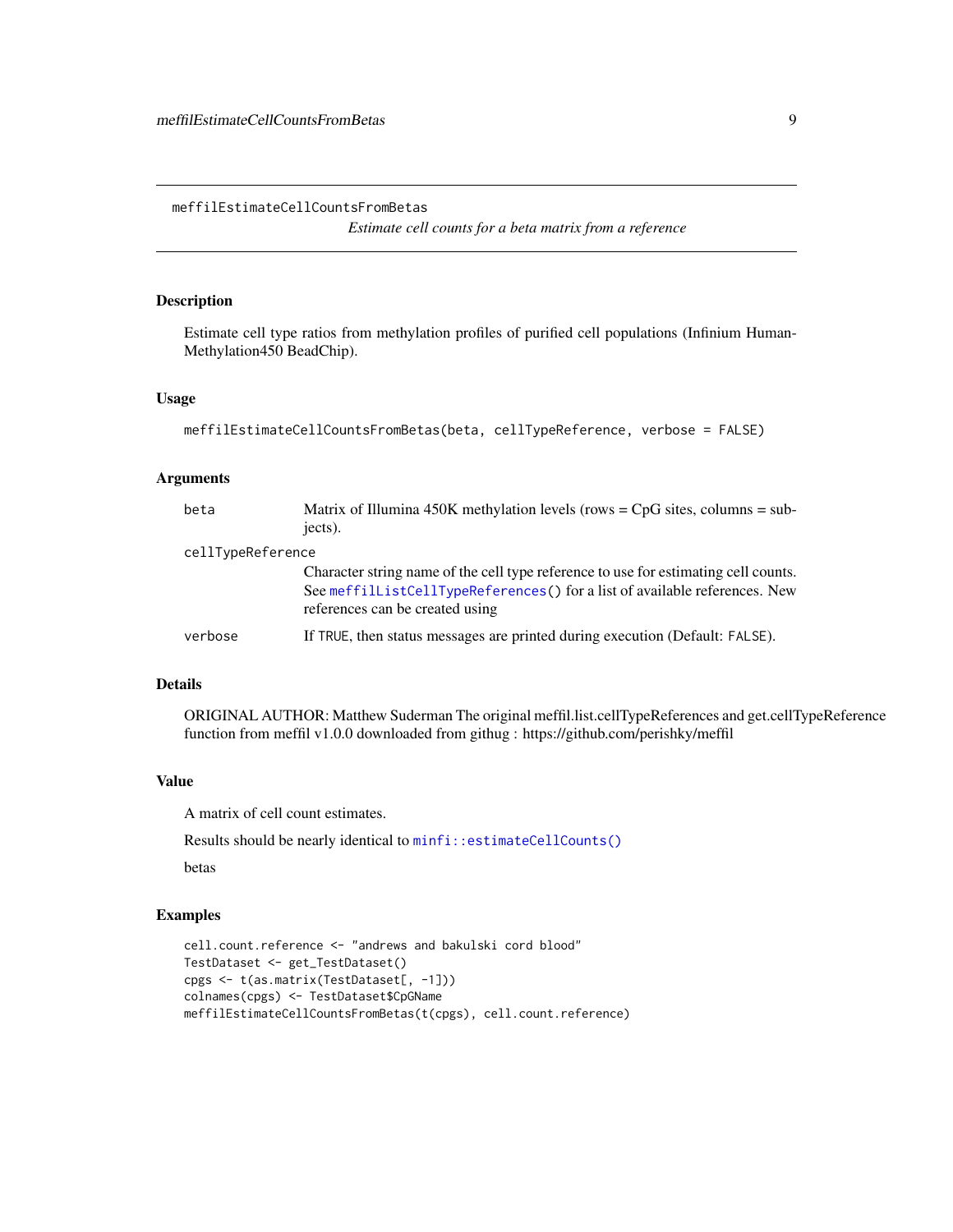<span id="page-9-1"></span><span id="page-9-0"></span>meffilListCellTypeReferences

*List of available cell type references*

#### Description

List of available cell type references

#### Usage

meffilListCellTypeReferences()

#### Details

ORIGINAL AUTHOR: Matthew Suderman The original meffilListCellTypeReferences and get-CellTypeReference function from meffil v1.0.0 at githug : https://github.com/perishky/meffil

#### Value

a list with reference globals

#### Examples

```
meffilListCellTypeReferences()
```
methylclock *methylclock*

#### Description

Package to estimate DNA methylation age (DNAmAge) using different methylation clocks.

#### Author(s)

Juan R Gonzalez <juanr.gonzalez@isglobal.org>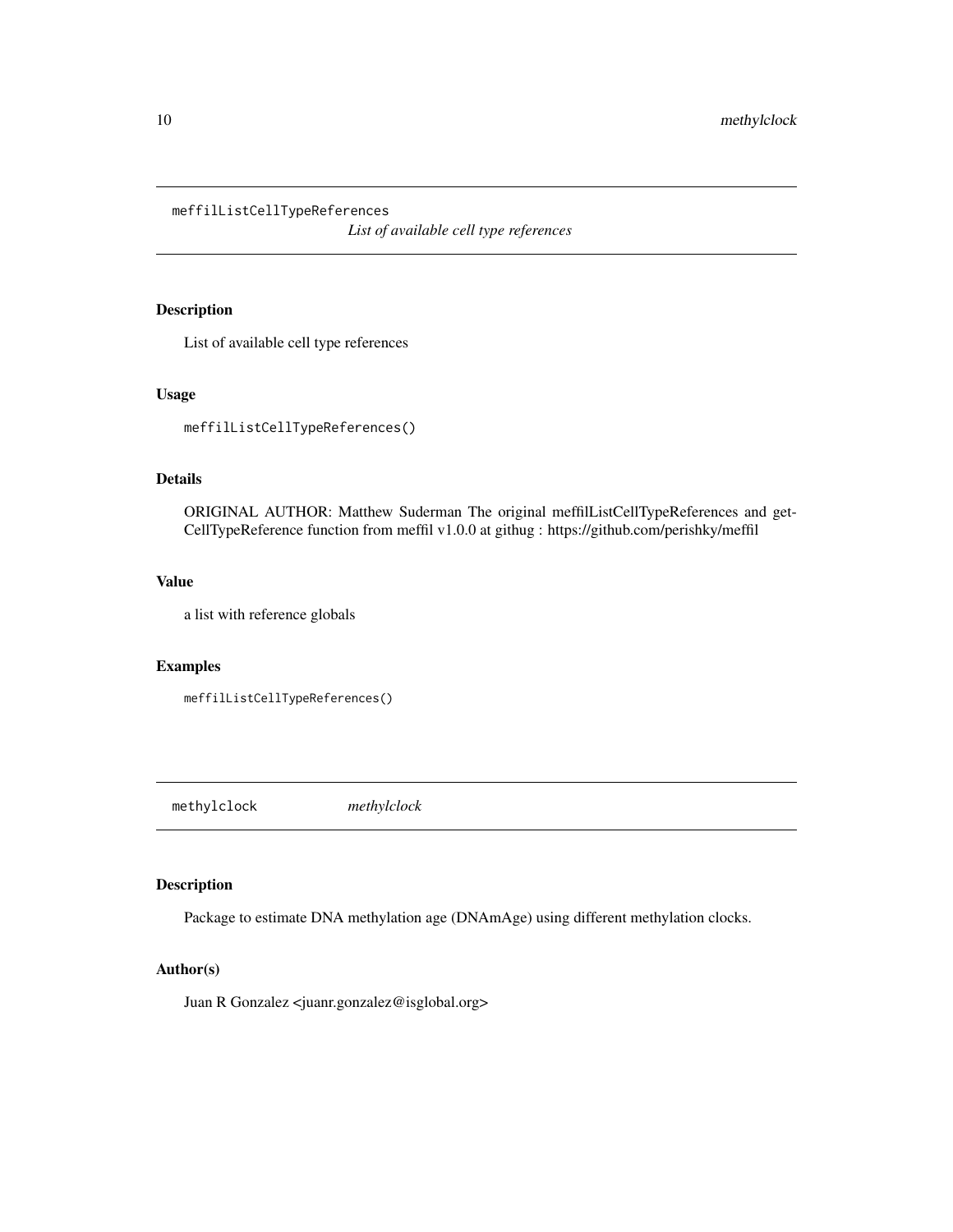<span id="page-10-0"></span>

Plot correlation among DNAm clockx

#### Usage

plotCorClocks(x, ...)

#### Arguments

| $\mathsf{x}$ | a tible or data frame with the different DNAm clocks                                                      |
|--------------|-----------------------------------------------------------------------------------------------------------|
| $\cdots$     | other arguments to be passs through function 'chart.Correlation' from 'Perfor-<br>manceAnalytics' package |

#### Details

To be supplied

#### Value

Plot with Correlation Clocks

```
library(Biobase)
library(GEOquery)
dd <- GEOquery::getGEO("GSE109446")
gse109446 <- dd[[1]]
dd <– GEOquery::getGEO("GSE109446")<br>gse109446 <– dd[[1]]<br>controls <– Biobase::pData(gse109446)$`diagnosis:ch1` == "control"
gse <- gse109446[, controls]
gse109446 <<mark>- dd[[1]]</mark><br>controls <- Biobase::pData(gse109446)$`diagnosis<br>gse <- gse109446[, controls]<br>age <- as.numeric(Biobase::pData(gse)$`age:ch1`)
age.gse <- DNAmAge(gse, age = age)
plotCorClocks(age.gse)
```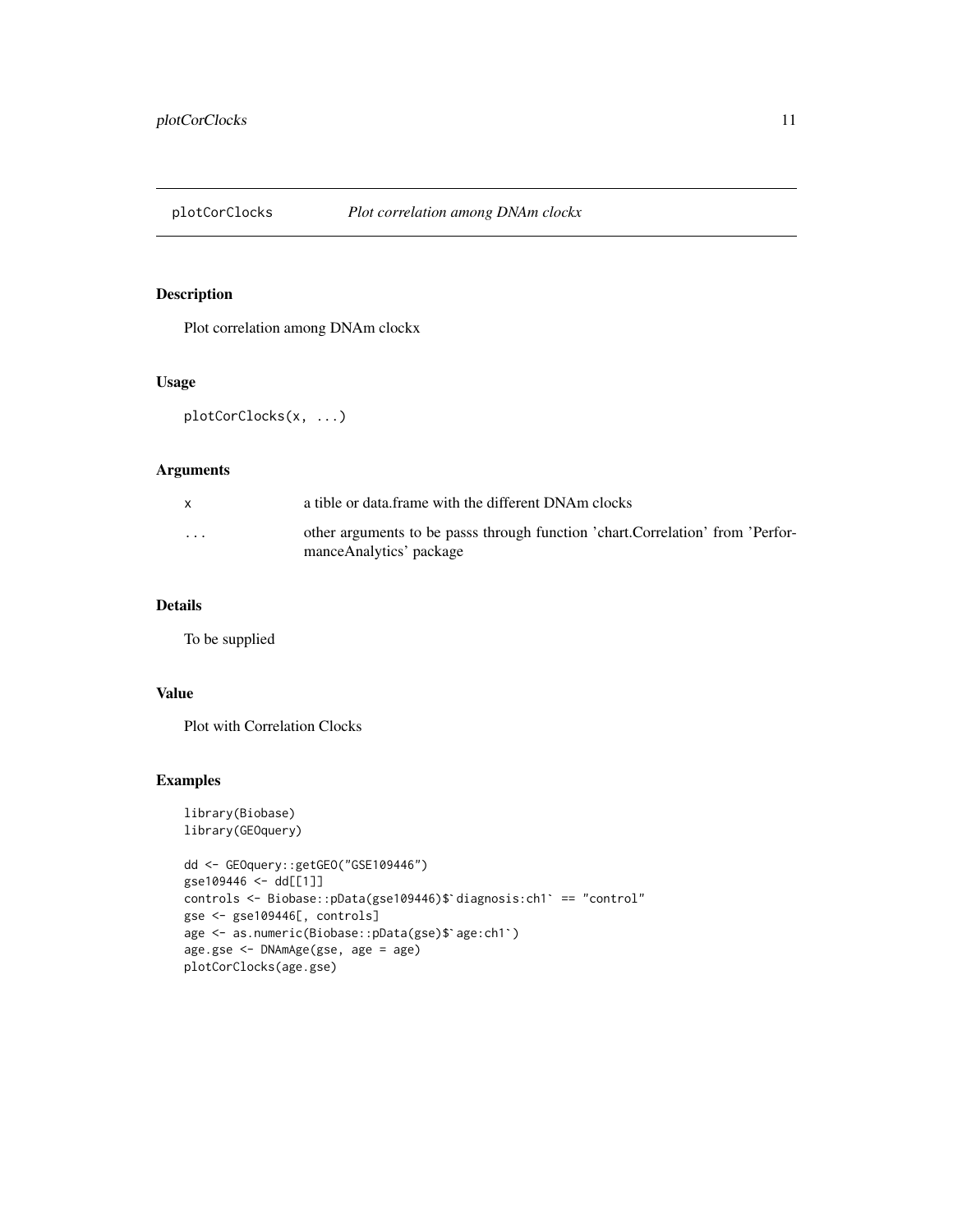<span id="page-11-0"></span>

Plot DNAm age estimation vs chronological age.

#### Usage

```
plotDNAmAge(x, y, tit = "Horvath's method", clock = "chronological", ...)
```
#### Arguments

| X     | DNAm age estimation                                            |
|-------|----------------------------------------------------------------|
| У     | Chronological age                                              |
| tit   | Plot title. Default is "Horvath's method".                     |
| clock | Type of clock 'chronological' or 'GA', default 'chronological' |
|       | Other plot parameters for ggplot                               |

#### Value

Plot with estimated DNAmAge

```
library(tidyverse)
```

```
path <- system.file("extdata", package = "methylclock")
covariates <- read_csv(file.path(
path,
"SampleAnnotationExample55.csv"
))
age <- covariates$Age
MethylationData <- get_MethylationDataExample()
```

```
age.example55 <- DNAmAge(MethylationData)
plotDNAmAge(age.example55$Horvath, age)
```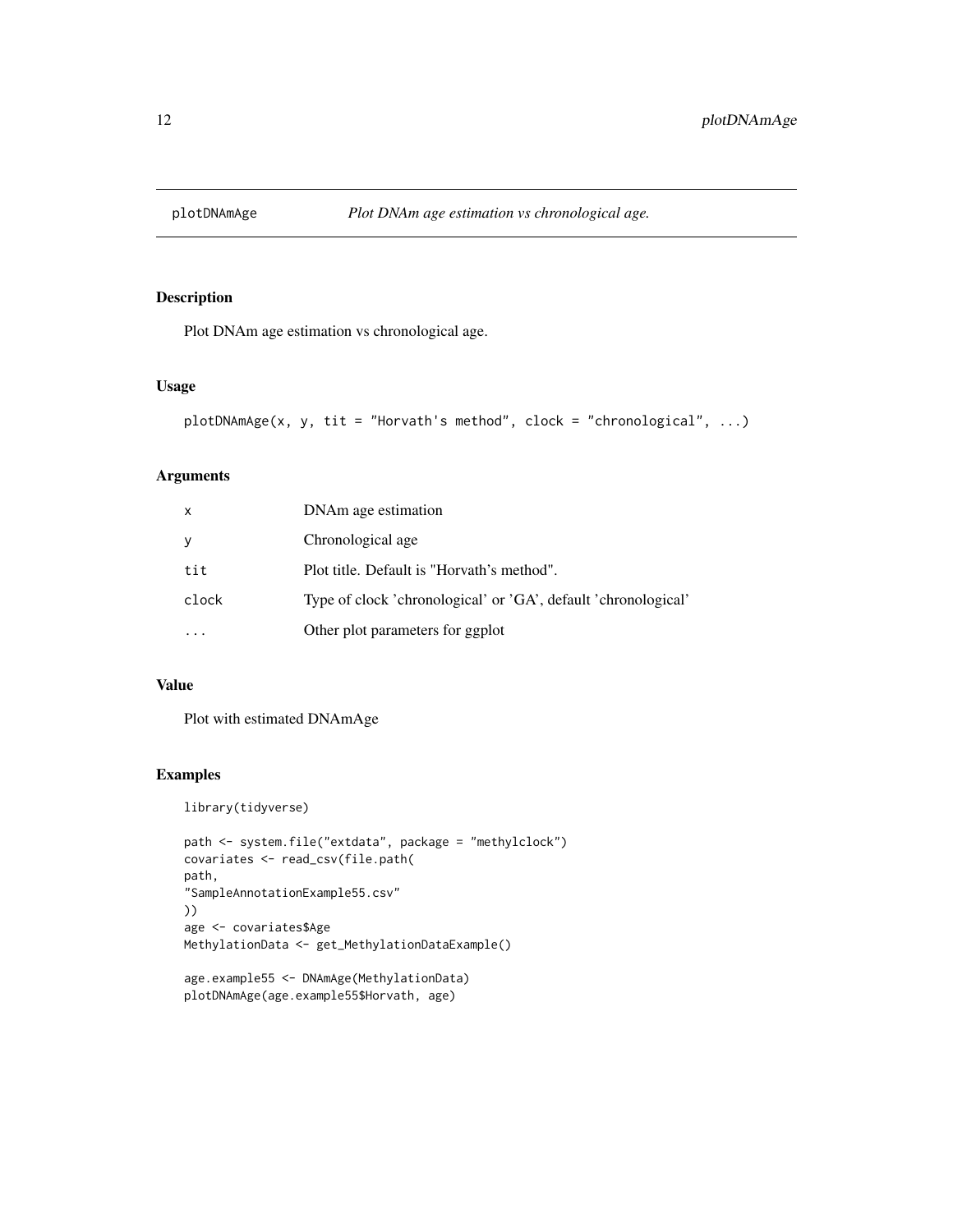<span id="page-12-0"></span>

The PROGRESS cohort data is available in the additional file 8 of : Knight, A.K., Craig, J.M., Theda, C. et al. An epigenetic clock for gestational age at birth based on blood methylation data. Genome Biol 17, 206 (2016). https://doi.org/10.1186/s13059-016-1068-z

#### Usage

```
data(progress_data)
```
#### Format

A data frame with 148 obs. and 151 variables

#### Details

A dataset containing data from the PROGRESS (Programming Research in Obesity, Growth, Environment and Social Stressors) cohort

#### Examples

data(progress\_data)

progress\_vars *PROGRESS cohort variables*

#### Description

The PROGRESS cohort data is available in the additional file 8 of : Knight, A.K., Craig, J.M., Theda, C. et al. An epigenetic clock for gestational age at birth based on blood methylation data. Genome Biol 17, 206 (2016). https://doi.org/10.1186/s13059-016-1068-z

#### Usage

```
data(progress_vars)
```
#### Format

A data frame with 150 obs. and 3 variables

#### Details

A dataset containing data from the PROGRESS (Programming Research in Obesity, Growth, Environment and Social Stressors) cohort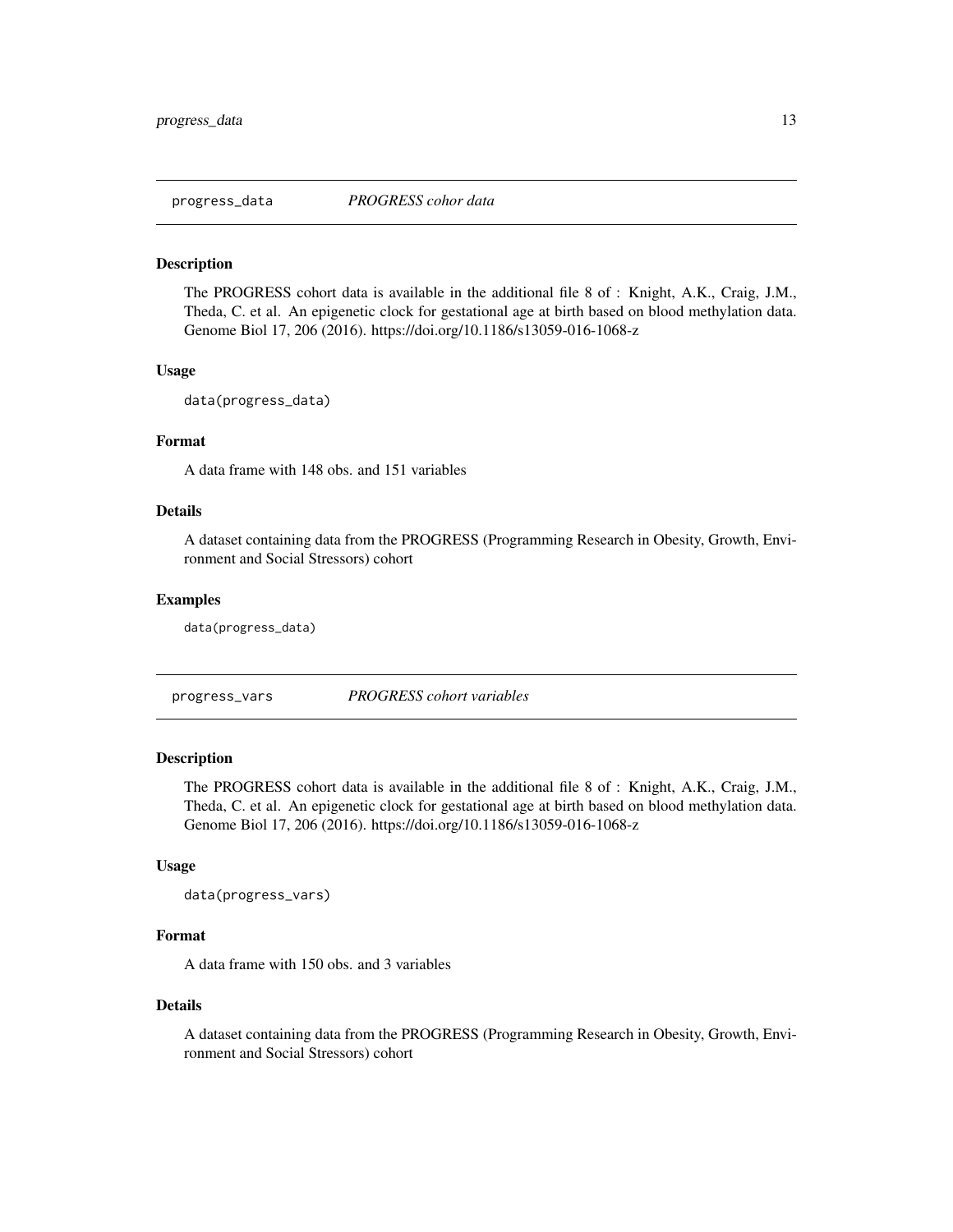14 progress\_vars

### Examples

data(progress\_vars)